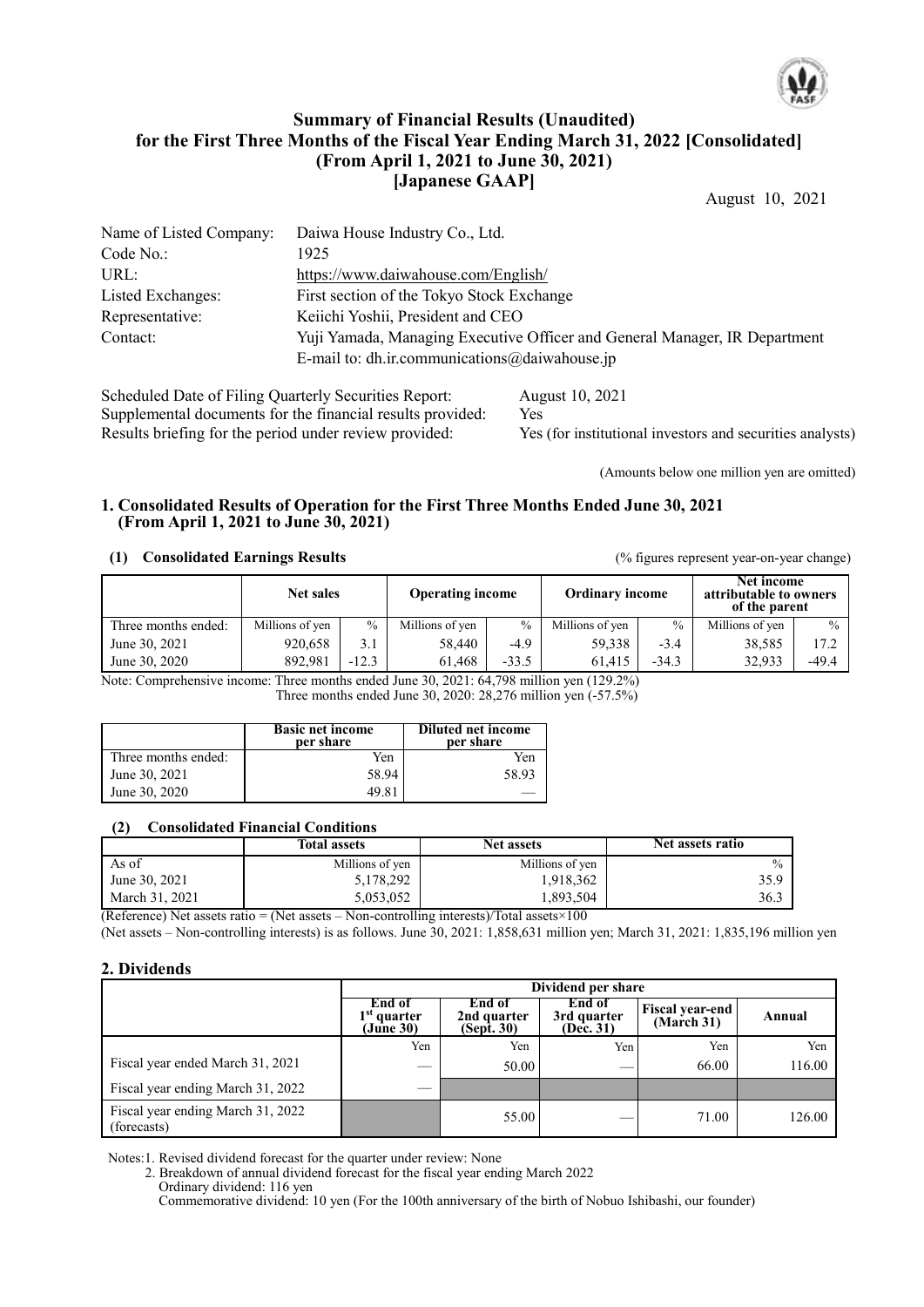#### **3. Consolidated Earnings Forecasts for the Fiscal Year Ending March 31, 2022 (From April 1, 2021 to March 31, 2022)**

|                                      |                                             |                  |                   |         |                        |        | (% figures represent year-on-year change)             |               |                                         |
|--------------------------------------|---------------------------------------------|------------------|-------------------|---------|------------------------|--------|-------------------------------------------------------|---------------|-----------------------------------------|
|                                      | <b>Operating income</b><br><b>Net sales</b> |                  |                   |         | <b>Ordinary income</b> |        | Net income<br>attributable to owners<br>of the parent |               | <b>Basic net</b><br>income per<br>share |
|                                      | Millions of yen                             |                  | % Millions of yen |         | % Millions of yen      |        | % Millions of yen                                     | $\frac{0}{0}$ | Yen                                     |
| Fiscal year ending<br>March 31, 2022 | 4,300,000                                   | 4.2 <sub>l</sub> | 320,000           | $-10.4$ | 316,000                | $-6.5$ | 215,000                                               | 10.2          | 328.26                                  |

Note: Revised forecast for the quarter under review: None

#### **Notes:**

- **(1) Changes in Significant Subsidiaries during the Period under Review (This refers to changes in specified subsidiaries associated with changes in the scope of consolidation): None**
- **(2) Application of Accounting Methods Unique to the Preparation of the Quarterly Consolidated Financial Statements: None**
- **(3) Changes in Accounting Policies Applied, Changes in Accounting Estimates and Retrospective Restatement**
	- 1) Changes in accounting policies applied due to amendment of accounting standards: Yes
	- 2) Changes in accounting policies due to reasons other than 1): None
	- 3) Changes in accounting estimates: None
	- 4) Retrospective restatement: None

Note: Please refer to the section of "2. Consolidated Financial Statements and Main Notes (3) Notes (Changes in Accounting Policies)" of "the Attached Material" on page 10 for the details.

#### **(4) Number of Issued and Outstanding Shares (Common Stock)**

**1) Number of shares at the end of the period (including treasury stock)**

|                                                                                      | As of June 30, 2021                                  |  | 666,238,205 shares   As of March 31, 2021 | 666,238,205 shares |  |  |  |
|--------------------------------------------------------------------------------------|------------------------------------------------------|--|-------------------------------------------|--------------------|--|--|--|
|                                                                                      | 2) Number of treasury stock at the end of the period |  |                                           |                    |  |  |  |
| 11,139,472 shares   As of March 31, 2021<br>As of June 30, 2021<br>12,000,589 shares |                                                      |  |                                           |                    |  |  |  |
| 3) Average number of shares during the period                                        |                                                      |  |                                           |                    |  |  |  |

| T <sub>1</sub><br>I hree months ended June<br>654, 663, 149 shares<br>30.<br>$202^{\circ}$ | Three months ended June<br>2020<br>30. | 24.443<br>, shares<br>601,224 |
|--------------------------------------------------------------------------------------------|----------------------------------------|-------------------------------|
|--------------------------------------------------------------------------------------------|----------------------------------------|-------------------------------|

#### **\* This financial results report is not required to be audited by certified public accountants or audit corporations**

#### **\* Remarks on appropriate use of forecasted results of operation and other special matters**

#### **(Notes regarding forward-looking statements)**

Consolidated earnings forecasts are based on assumptions in light of the information available as of the date of announcement of this material and the factors of uncertainty that may possibly impact the future results of operation. These statements do not mean that the Company pledges to realize such statements. Actual results may differ significantly from those presented herein as a consequence of numerous factors such as the financial market, economic conditions, competitor situations and fluctuations in land prices.

Please refer to the section of "1. Qualitative Information Regarding Consolidated Results for the Period under Review (3) Earnings Forecasts" of "the Attached Material" on page 5 for the suppositions that form the assumptions for earnings forecasts.

#### **(Obtaining supplementary explanatory materials)**

The Company plans to hold a briefing for institutional investors and securities analysts on August 10, 2021. Relevant financial statements to be handed out at the briefing will be posted on our website at the same time.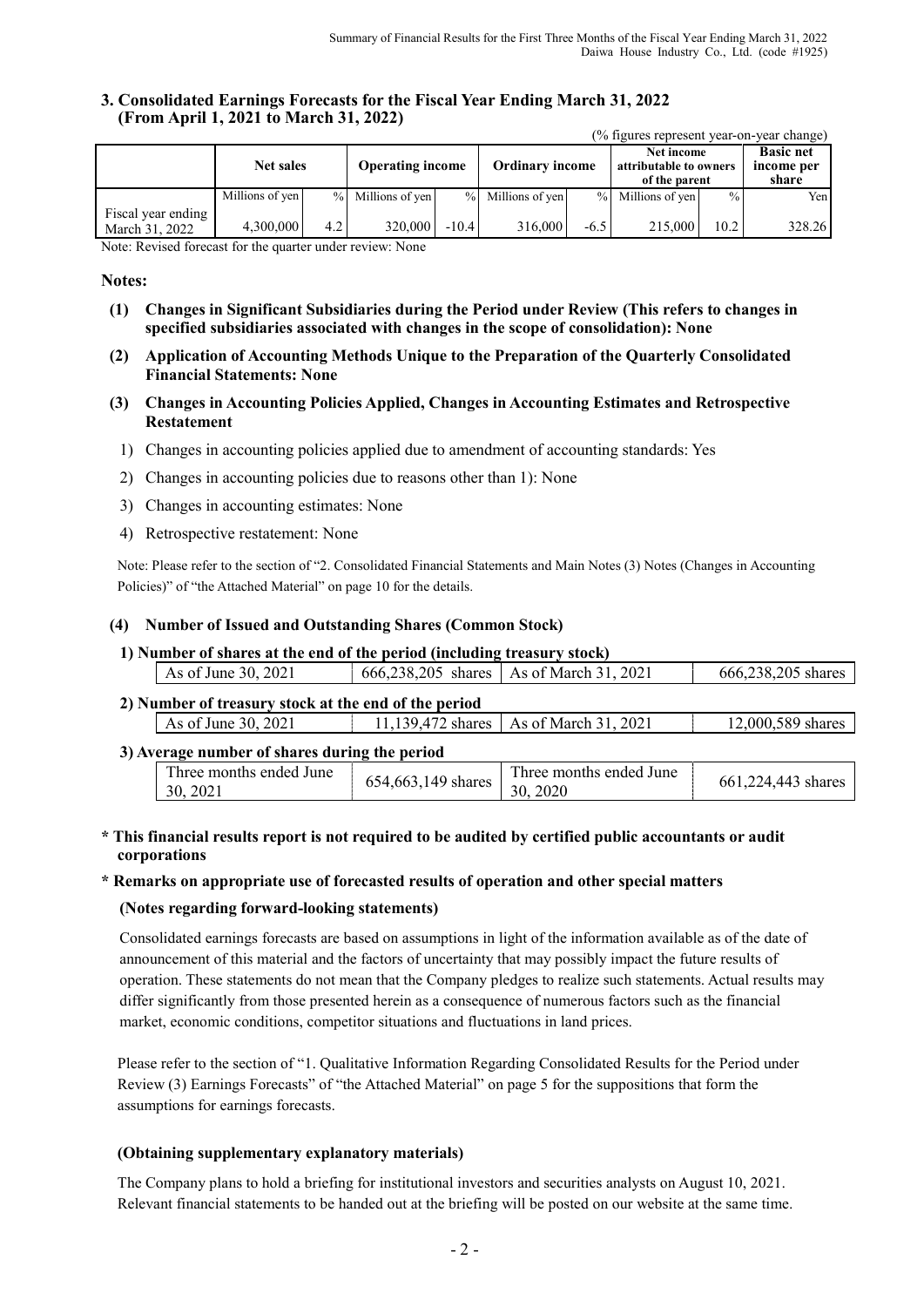# **Contents of the Attached Material**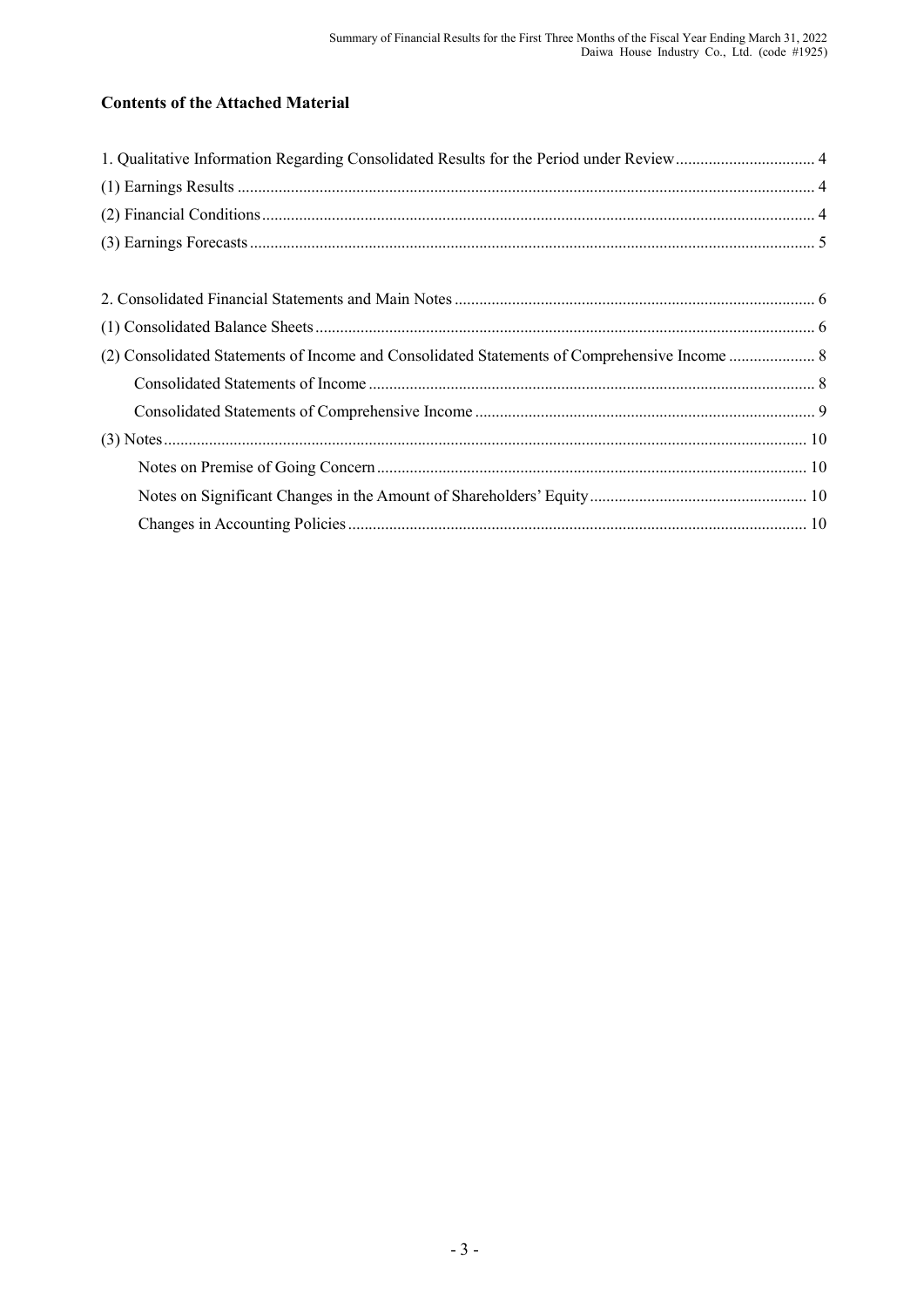# **1. Qualitative Information Regarding Consolidated Results for the Period under Review**

# **(1) Earnings Results**

During the first quarter of the fiscal year under review, the Japanese economy remained in a difficult situation due to the global spread of COVID-19. Although the economy is on a gradual recovery trend due to various support measures by the government and administrative agencies and the start of vaccination, the full-fledged recovery process is expected to take time. In the global economy as well, there are wide variations in the recovery situations due to differences in the infection situation and economic measures among countries and regions, and the future remains uncertain due to the risk of continued suppression of economic activities due to the spread of more infectious variants of COVID-19.

In the housing market, a year-on-year increase in new construction starts was seen in the categories of both owner-occupied houses and rental houses, bringing the total to a year-on-year plus figure for the first time in four years for the first quarter. Along with this sign of pickup, interest in housing acquisition has increased and new needs have emerged against the backdrop of the implementation of housing acquisition support measures and changes in lifestyles. In the general construction market, the total floor area of new construction starts increased year on year in the categories of offices, stores, factories, and warehouses, and the overall figure also increased year on year.

Amid this operating environment, the Group entered the final year of the Group's Six Medium-Term Management Plan, a three-year plan launched in the fiscal year 2019. In order to strengthen our bases for a new stage of growth, we started full-scale operation of a business division-based system and implemented various measures to realize "maintaining a good balance between vigorous growth and stability".

As a result, the Daiwa House Group recorded consolidated net sales of 920,658 million yen (+3.1% year on year) for the first three months of the fiscal year ending March 2022. Operating income came to 58,440 million yen (-4.9% year on year), ordinary income came to 59,338 million yen (-3.4% year on year), while net income attributable to owners of the parent amounted to 38,585 million yen (+17.2% year on year).

# **(2) Financial Conditions**

Total assets as of the end of the consolidated three-month reporting period amounted to 5,178,292 million yen, an increase of 125,239 million yen compared with 5,053,052 million yen in total assets at the end of the previous consolidated fiscal year. This was mainly due to an increase in inventory assets accompanying the acquisition of real estate for sale in Single-Family Houses Business and Condominiums Business.

Total liabilities as of the end of the consolidated three-month reporting period amounted to 3,259,929 million yen, an increase of 100,381 million yen compared with 3,159,548 million yen in total liabilities at the end of the previous consolidated fiscal year. The principal reason for this, despite a decrease in income taxes payable due to the payment of income taxes, was the issuance of bank borrowings, as well as commercial papers and corporate bonds, to raise funds for the acquisition of inventory assets and other purposes.

Total net assets as of the end of the consolidated three-month reporting period amounted to 1,918,362 million yen, an increase of 24,858 million yen compared with 1,893,504 million yen in total net assets at the end of the previous consolidated fiscal year. This was mainly due to the recording of a net income attributable to owners of the parent in the amount of 38,585 million yen and the increase in foreign currency translation adjustment, despite the payment of dividends to shareholders for the previous fiscal year in the amount of 43,185 million yen. At the end of the term under review, these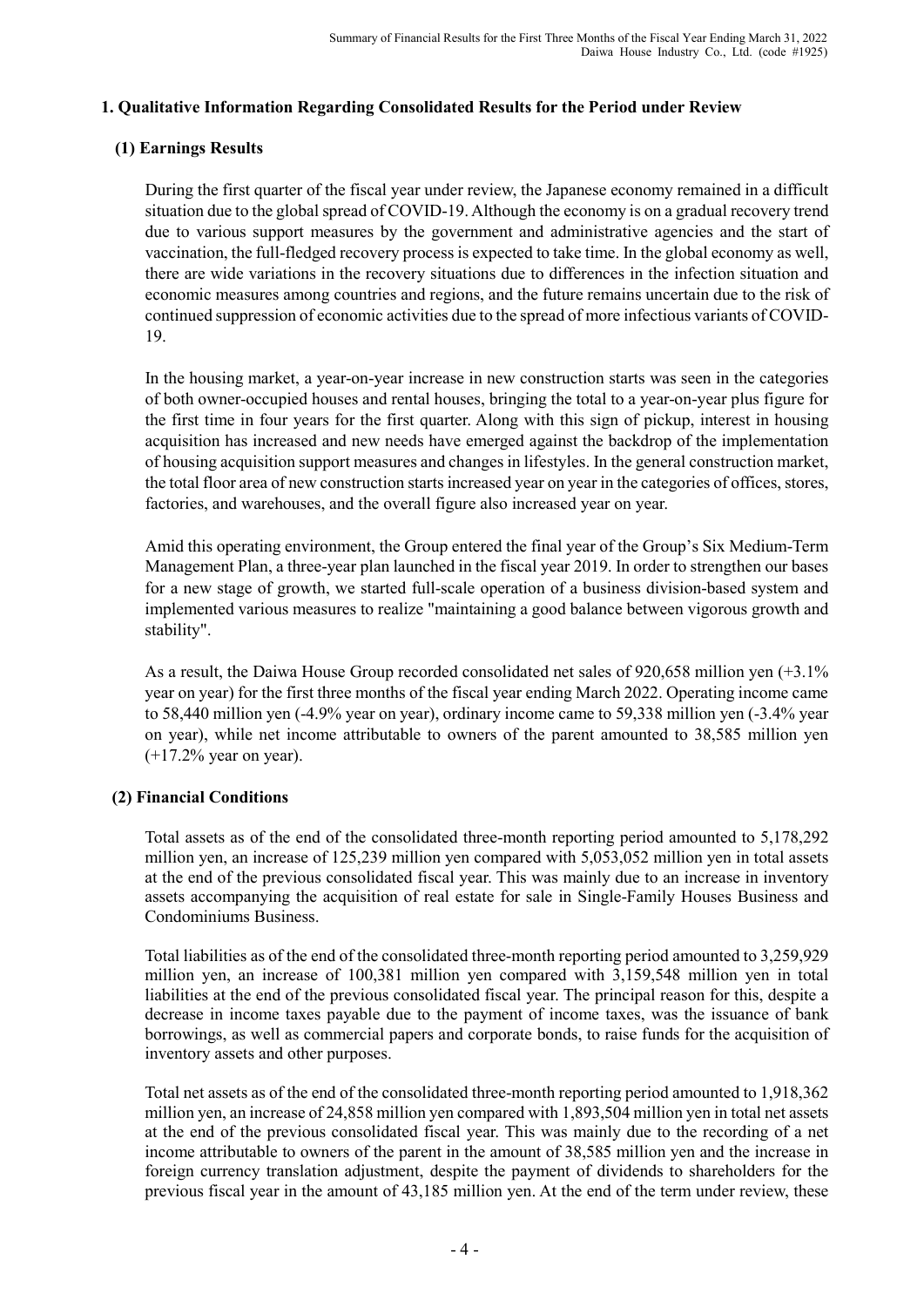results were 1,430,667 million yen in interest-bearing liabilities excluding lease obligations among others, and a debt-equity ratio of 0.77 times. After taking the hybrid financing into account, the debtequity ratio came to 0.66 times\*.

\* The debt-equity ratio was calculated by taking into account the equity credit of 50 percent employed in establishing the Company's credit rating for the 150 billion yen of publicly offered hybrid bonds (subordinated bonds) issued in September 2019 and 100 billion yen of hybrid loans (subordinated loans) procured in October 2020.

# **(3) Earnings Forecasts**

As announced today in "Notification of Acquisition of Equity Interests in CastleRock Communities, L.P. and Change in Daiwa House's Specified Subsidiary," CastleRock Communities, L.P. will become a consolidated subsidiary of the Company in this fiscal year. There is no significant impact on the consolidated financial results for the year.

Therefore, regarding consolidated business performance forecasts for the term ending March 31, 2022, the forecasts issued on May 14, 2021 remain unchanged.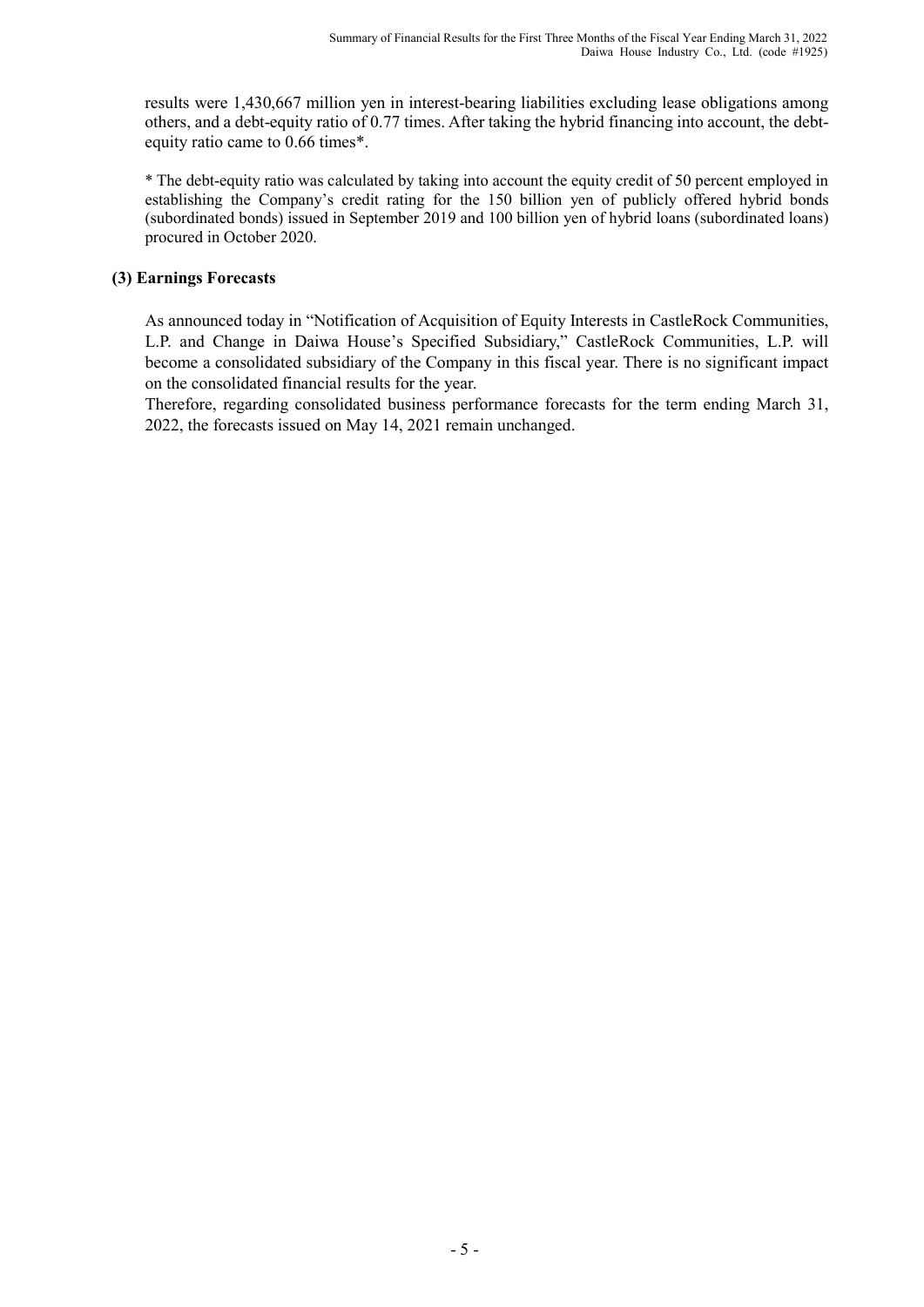# **2. Consolidated Financial Statements and Main Notes**

# **(1) Consolidated Balance Sheets**

|                                                                                  |                      | (Millions of yen)   |
|----------------------------------------------------------------------------------|----------------------|---------------------|
|                                                                                  | As of March 31, 2021 | As of June 30, 2021 |
| Assets                                                                           |                      |                     |
| Current assets                                                                   |                      |                     |
| Cash and deposits                                                                | 425,980              | 363,558             |
| Notes and accounts receivable from completed<br>construction contracts and other | 401,314              | 409,408             |
| Mortgage notes receivable held for sale                                          | 29,088               | 30,115              |
| Short-term investment securities                                                 | 550                  | 568                 |
| Costs on uncompleted construction contracts                                      | 46,866               | 56,876              |
| Real estate for sale                                                             | 852,678              | 1,011,332           |
| Real estate for sale in process                                                  | 237,659              | 301,403             |
| Land for development                                                             | 3,421                | 2,261               |
| Merchandise and finished goods                                                   | 17,356               | 19,112              |
| Work in process                                                                  | 8,073                | 10,570              |
| Raw materials and supplies                                                       | 7,557                | 8,778               |
| Other                                                                            | 337,499              | 330,613             |
| Allowance for doubtful accounts                                                  | $-13,682$            | $-13,939$           |
| Total current assets                                                             | 2,354,364            | 2,530,660           |
| Noncurrent assets                                                                |                      |                     |
| Property, plant and equipment                                                    |                      |                     |
| Buildings and structures                                                         | 1,164,230            | 1,152,012           |
| Accumulated depreciation                                                         | $-510,841$           | $-513,833$          |
| Buildings and structures, net                                                    | 653,389              | 638,178             |
| Land                                                                             | 870,822              | 854,397             |
| Other                                                                            | 504,170              | 487,601             |
| Accumulated depreciation                                                         | $-169,535$           | $-173,827$          |
| Other, net                                                                       | 334,635              | 313,774             |
| Total property, plant and equipment                                              | 1,858,847            | 1,806,350           |
| Intangible assets                                                                |                      |                     |
| Goodwill                                                                         | 74,046               | 73,687              |
| Other                                                                            | 61,578               | 64,037              |
| Total intangible assets                                                          | 135,625              | 137,724             |
| Investments and other assets                                                     |                      |                     |
| Investment securities                                                            | 231,490              | 238,391             |
| Lease and guarantee deposits                                                     | 251,358              | 255,289             |
| Other                                                                            | 223,191              | 211,723             |
| Allowance for doubtful accounts                                                  | $-1,825$             | $-1,848$            |
| Total investments and other assets                                               | 704,214              | 703,555             |
| Total noncurrent assets                                                          | 2,698,687            | 2,647,631           |
| Total assets                                                                     | 5,053,052            | 5,178,292           |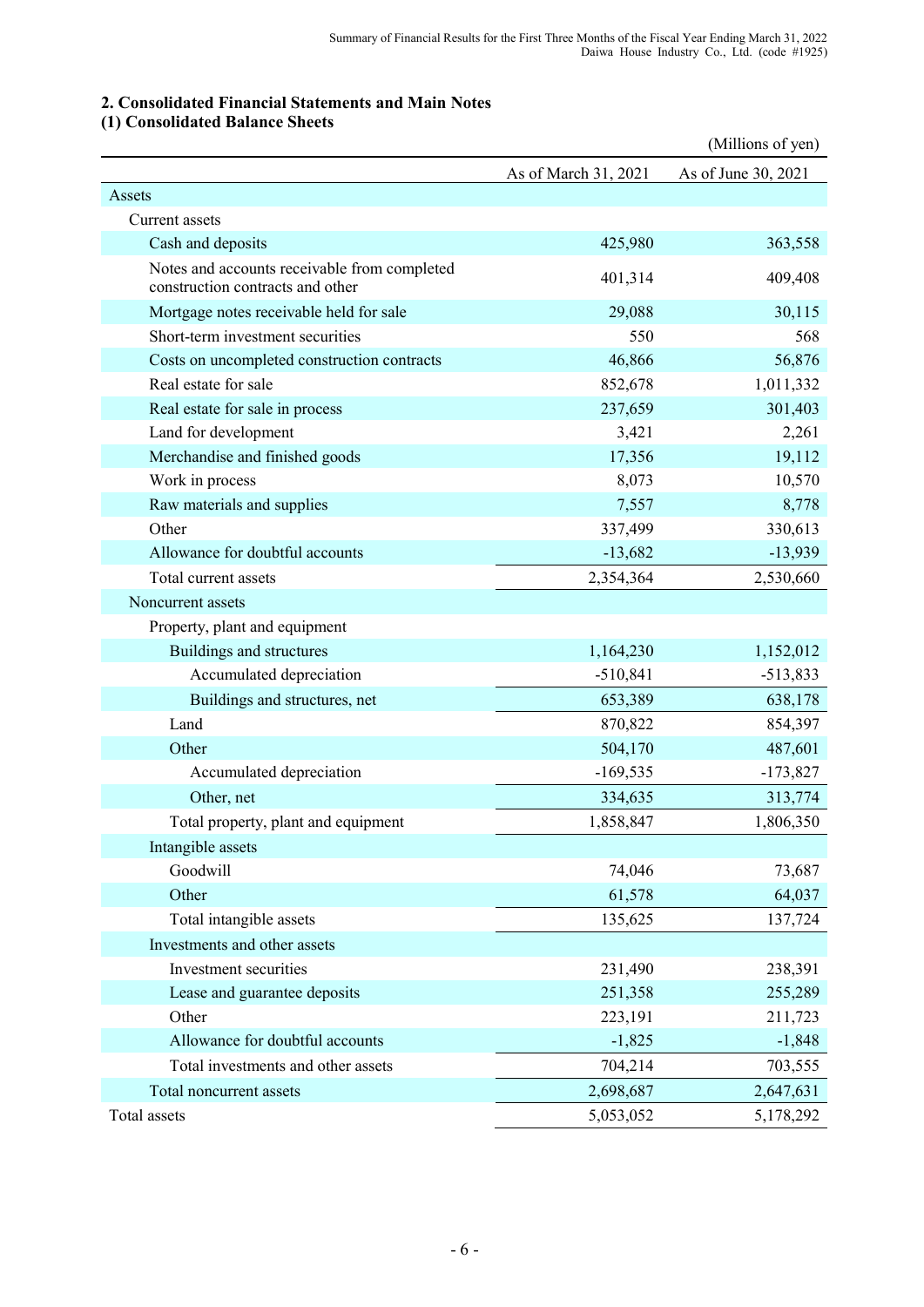| As of June 30, 2021<br>As of March 31, 2021<br>Liabilities<br><b>Current liabilities</b><br>Notes and accounts payable for construction<br>296,165<br>257,023<br>contracts and other<br>124,584<br>206,596<br>Short-term loans payable<br>Current portion of bonds payable<br>40,000<br>15,000<br>Current portion of long-term loans payable<br>46,700<br>49,526<br>19,000<br>Commercial papers<br>57,093<br>8,485<br>Income taxes payable<br>Advances received<br>210,006<br>175,978<br>Advances received on uncompleted construction<br>136,004<br>113,186<br>contracts<br>Provision for bonuses<br>53,276<br>26,676<br>Provision for warranties for completed<br>7,230<br>7,167<br>construction<br>2,568<br>2,299<br>Asset retirement obligations<br>Other<br>359,309<br>362,074<br>Total current liabilities<br>1,297,095<br>1,278,858<br>Noncurrent liabilities<br>Bonds payable<br>383,000<br>418,000<br>Long-term loans payable<br>719,644<br>677,700<br>Long-term lease and guarantee deposited<br>289,714<br>284,946<br>Net defined benefit liability<br>246,059<br>239,691<br>53,784<br>54,614<br>Asset retirement obligations<br>Other<br>235,197<br>241,169<br>Total noncurrent liabilities<br>1,880,689<br>1,962,834<br><b>Total liabilities</b><br>3,159,548<br>3,259,929<br>Net assets<br>Shareholders' equity<br>Capital stock<br>161,699<br>161,699<br>Capital surplus<br>304,595<br>304,876<br>Retained earnings<br>1,339,558<br>1,336,918<br>Treasury stock<br>$-33,019$<br>$-30,648$<br>Total shareholders' equity<br>1,772,834<br>1,772,846<br>Accumulated other comprehensive income<br>Valuation difference on available-for-sale<br>59,404<br>64,595<br>securities<br>Deferred gains or losses on hedges<br>10<br>$-2$<br>Revaluation reserve for land<br>10,483<br>10,624<br>Foreign currency translation adjustment<br>$-7,677$<br>10,708<br>Total accumulated other comprehensive income<br>62,361<br>85,785<br>Subscription rights to shares<br>91<br>42<br>Non-controlling interests<br>58,216<br>59,688<br>Total net assets<br>1,893,504<br>1,918,362 |                                  |           | (Millions of yen) |
|-------------------------------------------------------------------------------------------------------------------------------------------------------------------------------------------------------------------------------------------------------------------------------------------------------------------------------------------------------------------------------------------------------------------------------------------------------------------------------------------------------------------------------------------------------------------------------------------------------------------------------------------------------------------------------------------------------------------------------------------------------------------------------------------------------------------------------------------------------------------------------------------------------------------------------------------------------------------------------------------------------------------------------------------------------------------------------------------------------------------------------------------------------------------------------------------------------------------------------------------------------------------------------------------------------------------------------------------------------------------------------------------------------------------------------------------------------------------------------------------------------------------------------------------------------------------------------------------------------------------------------------------------------------------------------------------------------------------------------------------------------------------------------------------------------------------------------------------------------------------------------------------------------------------------------------------------------------------------------------------------------------------------------------------------------------------------------------|----------------------------------|-----------|-------------------|
|                                                                                                                                                                                                                                                                                                                                                                                                                                                                                                                                                                                                                                                                                                                                                                                                                                                                                                                                                                                                                                                                                                                                                                                                                                                                                                                                                                                                                                                                                                                                                                                                                                                                                                                                                                                                                                                                                                                                                                                                                                                                                     |                                  |           |                   |
|                                                                                                                                                                                                                                                                                                                                                                                                                                                                                                                                                                                                                                                                                                                                                                                                                                                                                                                                                                                                                                                                                                                                                                                                                                                                                                                                                                                                                                                                                                                                                                                                                                                                                                                                                                                                                                                                                                                                                                                                                                                                                     |                                  |           |                   |
|                                                                                                                                                                                                                                                                                                                                                                                                                                                                                                                                                                                                                                                                                                                                                                                                                                                                                                                                                                                                                                                                                                                                                                                                                                                                                                                                                                                                                                                                                                                                                                                                                                                                                                                                                                                                                                                                                                                                                                                                                                                                                     |                                  |           |                   |
|                                                                                                                                                                                                                                                                                                                                                                                                                                                                                                                                                                                                                                                                                                                                                                                                                                                                                                                                                                                                                                                                                                                                                                                                                                                                                                                                                                                                                                                                                                                                                                                                                                                                                                                                                                                                                                                                                                                                                                                                                                                                                     |                                  |           |                   |
|                                                                                                                                                                                                                                                                                                                                                                                                                                                                                                                                                                                                                                                                                                                                                                                                                                                                                                                                                                                                                                                                                                                                                                                                                                                                                                                                                                                                                                                                                                                                                                                                                                                                                                                                                                                                                                                                                                                                                                                                                                                                                     |                                  |           |                   |
|                                                                                                                                                                                                                                                                                                                                                                                                                                                                                                                                                                                                                                                                                                                                                                                                                                                                                                                                                                                                                                                                                                                                                                                                                                                                                                                                                                                                                                                                                                                                                                                                                                                                                                                                                                                                                                                                                                                                                                                                                                                                                     |                                  |           |                   |
|                                                                                                                                                                                                                                                                                                                                                                                                                                                                                                                                                                                                                                                                                                                                                                                                                                                                                                                                                                                                                                                                                                                                                                                                                                                                                                                                                                                                                                                                                                                                                                                                                                                                                                                                                                                                                                                                                                                                                                                                                                                                                     |                                  |           |                   |
|                                                                                                                                                                                                                                                                                                                                                                                                                                                                                                                                                                                                                                                                                                                                                                                                                                                                                                                                                                                                                                                                                                                                                                                                                                                                                                                                                                                                                                                                                                                                                                                                                                                                                                                                                                                                                                                                                                                                                                                                                                                                                     |                                  |           |                   |
|                                                                                                                                                                                                                                                                                                                                                                                                                                                                                                                                                                                                                                                                                                                                                                                                                                                                                                                                                                                                                                                                                                                                                                                                                                                                                                                                                                                                                                                                                                                                                                                                                                                                                                                                                                                                                                                                                                                                                                                                                                                                                     |                                  |           |                   |
|                                                                                                                                                                                                                                                                                                                                                                                                                                                                                                                                                                                                                                                                                                                                                                                                                                                                                                                                                                                                                                                                                                                                                                                                                                                                                                                                                                                                                                                                                                                                                                                                                                                                                                                                                                                                                                                                                                                                                                                                                                                                                     |                                  |           |                   |
|                                                                                                                                                                                                                                                                                                                                                                                                                                                                                                                                                                                                                                                                                                                                                                                                                                                                                                                                                                                                                                                                                                                                                                                                                                                                                                                                                                                                                                                                                                                                                                                                                                                                                                                                                                                                                                                                                                                                                                                                                                                                                     |                                  |           |                   |
|                                                                                                                                                                                                                                                                                                                                                                                                                                                                                                                                                                                                                                                                                                                                                                                                                                                                                                                                                                                                                                                                                                                                                                                                                                                                                                                                                                                                                                                                                                                                                                                                                                                                                                                                                                                                                                                                                                                                                                                                                                                                                     |                                  |           |                   |
|                                                                                                                                                                                                                                                                                                                                                                                                                                                                                                                                                                                                                                                                                                                                                                                                                                                                                                                                                                                                                                                                                                                                                                                                                                                                                                                                                                                                                                                                                                                                                                                                                                                                                                                                                                                                                                                                                                                                                                                                                                                                                     |                                  |           |                   |
|                                                                                                                                                                                                                                                                                                                                                                                                                                                                                                                                                                                                                                                                                                                                                                                                                                                                                                                                                                                                                                                                                                                                                                                                                                                                                                                                                                                                                                                                                                                                                                                                                                                                                                                                                                                                                                                                                                                                                                                                                                                                                     |                                  |           |                   |
|                                                                                                                                                                                                                                                                                                                                                                                                                                                                                                                                                                                                                                                                                                                                                                                                                                                                                                                                                                                                                                                                                                                                                                                                                                                                                                                                                                                                                                                                                                                                                                                                                                                                                                                                                                                                                                                                                                                                                                                                                                                                                     |                                  |           |                   |
|                                                                                                                                                                                                                                                                                                                                                                                                                                                                                                                                                                                                                                                                                                                                                                                                                                                                                                                                                                                                                                                                                                                                                                                                                                                                                                                                                                                                                                                                                                                                                                                                                                                                                                                                                                                                                                                                                                                                                                                                                                                                                     |                                  |           |                   |
|                                                                                                                                                                                                                                                                                                                                                                                                                                                                                                                                                                                                                                                                                                                                                                                                                                                                                                                                                                                                                                                                                                                                                                                                                                                                                                                                                                                                                                                                                                                                                                                                                                                                                                                                                                                                                                                                                                                                                                                                                                                                                     |                                  |           |                   |
|                                                                                                                                                                                                                                                                                                                                                                                                                                                                                                                                                                                                                                                                                                                                                                                                                                                                                                                                                                                                                                                                                                                                                                                                                                                                                                                                                                                                                                                                                                                                                                                                                                                                                                                                                                                                                                                                                                                                                                                                                                                                                     |                                  |           |                   |
|                                                                                                                                                                                                                                                                                                                                                                                                                                                                                                                                                                                                                                                                                                                                                                                                                                                                                                                                                                                                                                                                                                                                                                                                                                                                                                                                                                                                                                                                                                                                                                                                                                                                                                                                                                                                                                                                                                                                                                                                                                                                                     |                                  |           |                   |
|                                                                                                                                                                                                                                                                                                                                                                                                                                                                                                                                                                                                                                                                                                                                                                                                                                                                                                                                                                                                                                                                                                                                                                                                                                                                                                                                                                                                                                                                                                                                                                                                                                                                                                                                                                                                                                                                                                                                                                                                                                                                                     |                                  |           |                   |
|                                                                                                                                                                                                                                                                                                                                                                                                                                                                                                                                                                                                                                                                                                                                                                                                                                                                                                                                                                                                                                                                                                                                                                                                                                                                                                                                                                                                                                                                                                                                                                                                                                                                                                                                                                                                                                                                                                                                                                                                                                                                                     |                                  |           |                   |
|                                                                                                                                                                                                                                                                                                                                                                                                                                                                                                                                                                                                                                                                                                                                                                                                                                                                                                                                                                                                                                                                                                                                                                                                                                                                                                                                                                                                                                                                                                                                                                                                                                                                                                                                                                                                                                                                                                                                                                                                                                                                                     |                                  |           |                   |
|                                                                                                                                                                                                                                                                                                                                                                                                                                                                                                                                                                                                                                                                                                                                                                                                                                                                                                                                                                                                                                                                                                                                                                                                                                                                                                                                                                                                                                                                                                                                                                                                                                                                                                                                                                                                                                                                                                                                                                                                                                                                                     |                                  |           |                   |
|                                                                                                                                                                                                                                                                                                                                                                                                                                                                                                                                                                                                                                                                                                                                                                                                                                                                                                                                                                                                                                                                                                                                                                                                                                                                                                                                                                                                                                                                                                                                                                                                                                                                                                                                                                                                                                                                                                                                                                                                                                                                                     |                                  |           |                   |
|                                                                                                                                                                                                                                                                                                                                                                                                                                                                                                                                                                                                                                                                                                                                                                                                                                                                                                                                                                                                                                                                                                                                                                                                                                                                                                                                                                                                                                                                                                                                                                                                                                                                                                                                                                                                                                                                                                                                                                                                                                                                                     |                                  |           |                   |
|                                                                                                                                                                                                                                                                                                                                                                                                                                                                                                                                                                                                                                                                                                                                                                                                                                                                                                                                                                                                                                                                                                                                                                                                                                                                                                                                                                                                                                                                                                                                                                                                                                                                                                                                                                                                                                                                                                                                                                                                                                                                                     |                                  |           |                   |
|                                                                                                                                                                                                                                                                                                                                                                                                                                                                                                                                                                                                                                                                                                                                                                                                                                                                                                                                                                                                                                                                                                                                                                                                                                                                                                                                                                                                                                                                                                                                                                                                                                                                                                                                                                                                                                                                                                                                                                                                                                                                                     |                                  |           |                   |
|                                                                                                                                                                                                                                                                                                                                                                                                                                                                                                                                                                                                                                                                                                                                                                                                                                                                                                                                                                                                                                                                                                                                                                                                                                                                                                                                                                                                                                                                                                                                                                                                                                                                                                                                                                                                                                                                                                                                                                                                                                                                                     |                                  |           |                   |
|                                                                                                                                                                                                                                                                                                                                                                                                                                                                                                                                                                                                                                                                                                                                                                                                                                                                                                                                                                                                                                                                                                                                                                                                                                                                                                                                                                                                                                                                                                                                                                                                                                                                                                                                                                                                                                                                                                                                                                                                                                                                                     |                                  |           |                   |
|                                                                                                                                                                                                                                                                                                                                                                                                                                                                                                                                                                                                                                                                                                                                                                                                                                                                                                                                                                                                                                                                                                                                                                                                                                                                                                                                                                                                                                                                                                                                                                                                                                                                                                                                                                                                                                                                                                                                                                                                                                                                                     |                                  |           |                   |
|                                                                                                                                                                                                                                                                                                                                                                                                                                                                                                                                                                                                                                                                                                                                                                                                                                                                                                                                                                                                                                                                                                                                                                                                                                                                                                                                                                                                                                                                                                                                                                                                                                                                                                                                                                                                                                                                                                                                                                                                                                                                                     |                                  |           |                   |
|                                                                                                                                                                                                                                                                                                                                                                                                                                                                                                                                                                                                                                                                                                                                                                                                                                                                                                                                                                                                                                                                                                                                                                                                                                                                                                                                                                                                                                                                                                                                                                                                                                                                                                                                                                                                                                                                                                                                                                                                                                                                                     |                                  |           |                   |
|                                                                                                                                                                                                                                                                                                                                                                                                                                                                                                                                                                                                                                                                                                                                                                                                                                                                                                                                                                                                                                                                                                                                                                                                                                                                                                                                                                                                                                                                                                                                                                                                                                                                                                                                                                                                                                                                                                                                                                                                                                                                                     |                                  |           |                   |
|                                                                                                                                                                                                                                                                                                                                                                                                                                                                                                                                                                                                                                                                                                                                                                                                                                                                                                                                                                                                                                                                                                                                                                                                                                                                                                                                                                                                                                                                                                                                                                                                                                                                                                                                                                                                                                                                                                                                                                                                                                                                                     |                                  |           |                   |
|                                                                                                                                                                                                                                                                                                                                                                                                                                                                                                                                                                                                                                                                                                                                                                                                                                                                                                                                                                                                                                                                                                                                                                                                                                                                                                                                                                                                                                                                                                                                                                                                                                                                                                                                                                                                                                                                                                                                                                                                                                                                                     |                                  |           |                   |
|                                                                                                                                                                                                                                                                                                                                                                                                                                                                                                                                                                                                                                                                                                                                                                                                                                                                                                                                                                                                                                                                                                                                                                                                                                                                                                                                                                                                                                                                                                                                                                                                                                                                                                                                                                                                                                                                                                                                                                                                                                                                                     |                                  |           |                   |
|                                                                                                                                                                                                                                                                                                                                                                                                                                                                                                                                                                                                                                                                                                                                                                                                                                                                                                                                                                                                                                                                                                                                                                                                                                                                                                                                                                                                                                                                                                                                                                                                                                                                                                                                                                                                                                                                                                                                                                                                                                                                                     |                                  |           |                   |
|                                                                                                                                                                                                                                                                                                                                                                                                                                                                                                                                                                                                                                                                                                                                                                                                                                                                                                                                                                                                                                                                                                                                                                                                                                                                                                                                                                                                                                                                                                                                                                                                                                                                                                                                                                                                                                                                                                                                                                                                                                                                                     |                                  |           |                   |
|                                                                                                                                                                                                                                                                                                                                                                                                                                                                                                                                                                                                                                                                                                                                                                                                                                                                                                                                                                                                                                                                                                                                                                                                                                                                                                                                                                                                                                                                                                                                                                                                                                                                                                                                                                                                                                                                                                                                                                                                                                                                                     |                                  |           |                   |
|                                                                                                                                                                                                                                                                                                                                                                                                                                                                                                                                                                                                                                                                                                                                                                                                                                                                                                                                                                                                                                                                                                                                                                                                                                                                                                                                                                                                                                                                                                                                                                                                                                                                                                                                                                                                                                                                                                                                                                                                                                                                                     |                                  |           |                   |
|                                                                                                                                                                                                                                                                                                                                                                                                                                                                                                                                                                                                                                                                                                                                                                                                                                                                                                                                                                                                                                                                                                                                                                                                                                                                                                                                                                                                                                                                                                                                                                                                                                                                                                                                                                                                                                                                                                                                                                                                                                                                                     |                                  |           |                   |
|                                                                                                                                                                                                                                                                                                                                                                                                                                                                                                                                                                                                                                                                                                                                                                                                                                                                                                                                                                                                                                                                                                                                                                                                                                                                                                                                                                                                                                                                                                                                                                                                                                                                                                                                                                                                                                                                                                                                                                                                                                                                                     |                                  |           |                   |
|                                                                                                                                                                                                                                                                                                                                                                                                                                                                                                                                                                                                                                                                                                                                                                                                                                                                                                                                                                                                                                                                                                                                                                                                                                                                                                                                                                                                                                                                                                                                                                                                                                                                                                                                                                                                                                                                                                                                                                                                                                                                                     | Total liabilities and net assets | 5,053,052 | 5,178,292         |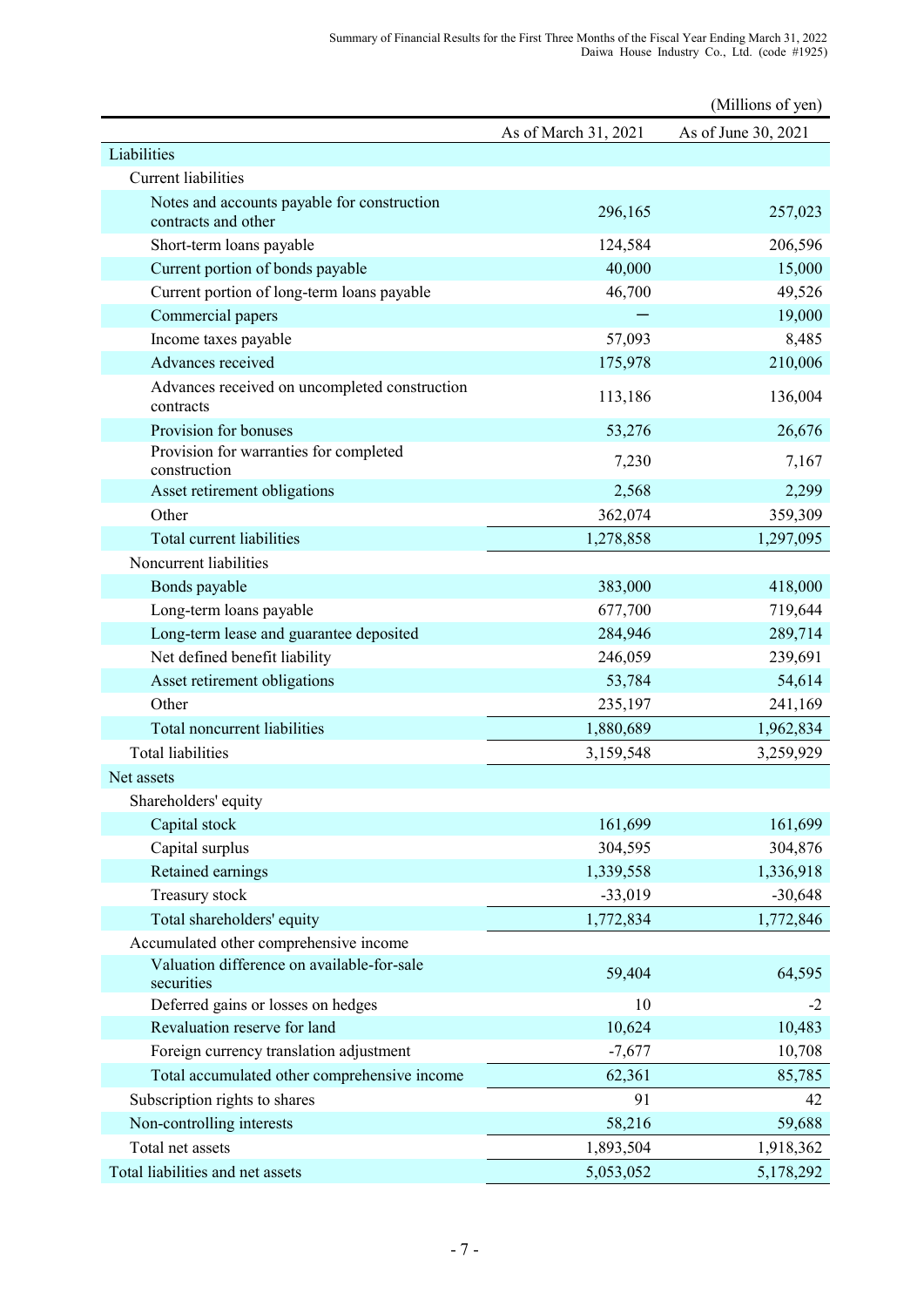# (Millions of yen) Three months ended Three months ended June 30, 2020 June 30, 2021 (From April 1, 2020 (From April 1, 2021 to June 30, 2020) to June 30, 2021) Net sales 892,981 920,658  $\frac{1}{721,218}$   $\frac{741,716}{741,716}$ Gross profit 171,763 178,941 Selling, general and administrative expenses 110,295 120,501 Operating income 61,468 58,440 Non-operating income Interest income 518 752 Dividends income 2,018 Equity in earnings of affiliates 15 Miscellaneous income 2,106 3,617 Total non-operating income 6,388 6,388 Non-operating expenses Interest expenses 2,910 Taxes and dues  $481$  607 Equity in losses of affiliates  $-$  477 Miscellaneous expenses 1,983 1,493 Total non-operating expenses 6.490 5,490 Ordinary income 61,415 59,338 Extraordinary income Gain on sales of noncurrent assets 200 1,454 Gain on sales of investment securities 38 743 Subsidy income related to COVID-19  $-$  138 Total extraordinary income 238 2,336 Extraordinary losses Loss on sales of noncurrent assets 33 0 Loss on retirement of noncurrent assets 194 235 Impairment loss 0 Loss on valuation of investment securities 262 1  $\frac{1}{2}$  Loss on COVID-19 954 Other  $-$  0 Total extraordinary losses 8,058 1,192 Income before income taxes 60,483 Income taxes-current 12,058 12,034 12,058 Income taxes-deferred 8,270 9,451 Total income taxes 20,304 21,509 Net income 33,290 38,973 Net income attributable to non-controlling interests 356 388 Net income attributable to owners of the parent 32,933 38,585

# **(2) Consolidated Statements of Income and Consolidated Statements of Comprehensive Income (Consolidated Statements of Income)**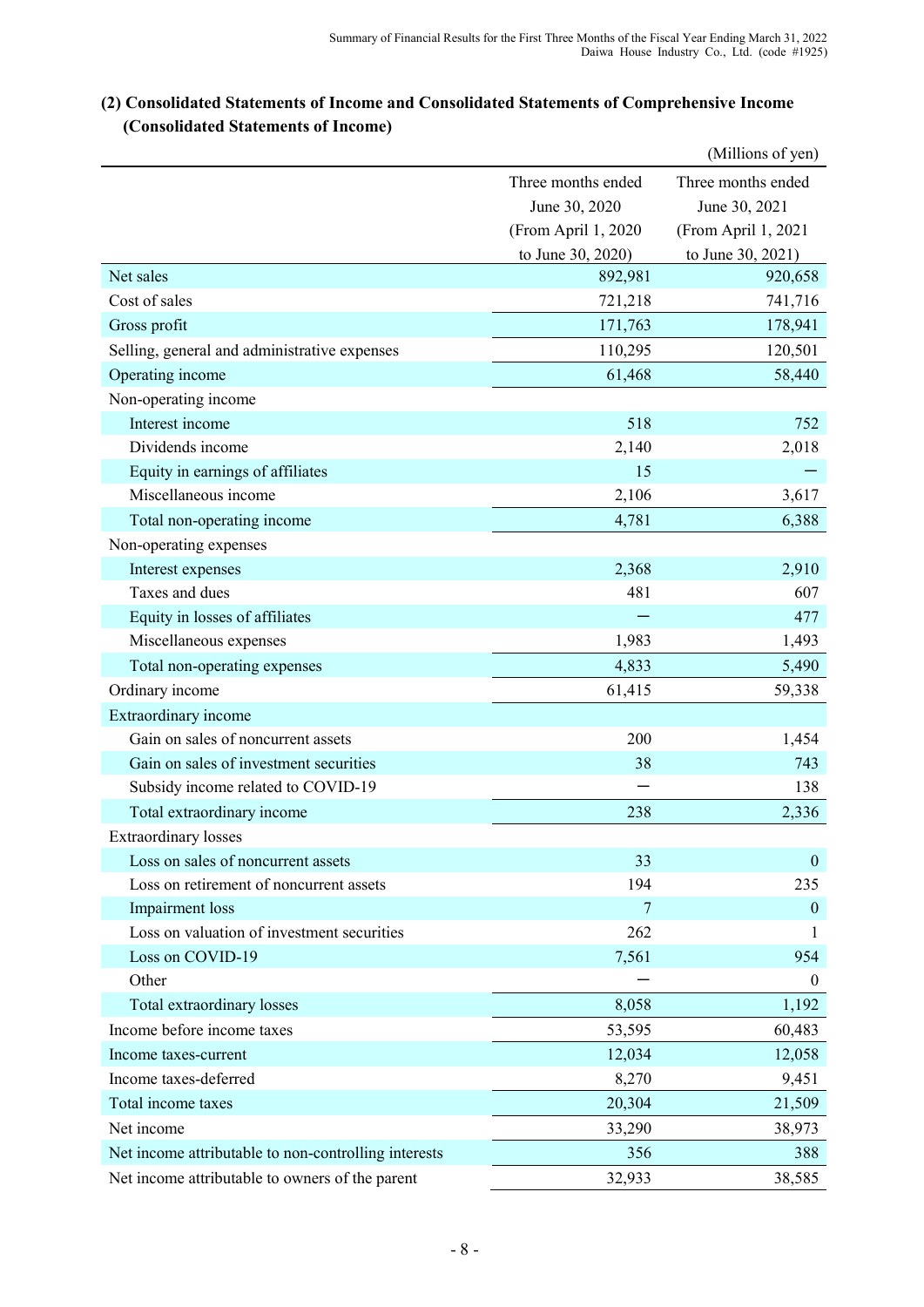# **(Consolidated Statements of Comprehensive Income)**

|                                                                                        |                      | (Millions of yen)    |
|----------------------------------------------------------------------------------------|----------------------|----------------------|
|                                                                                        | Three months ended   | Three months ended   |
|                                                                                        | June 30, 2020        | June 30, 2021        |
|                                                                                        | (From April 1, 2020) | (From April 1, 2021) |
|                                                                                        | to June 30, 2020)    | to June 30, 2021)    |
| Net income                                                                             | 33,290               | 38,973               |
| Other comprehensive income                                                             |                      |                      |
| Valuation difference on available-for-sale securities                                  | 7,357                | 5,190                |
| Deferred gains or losses on hedges                                                     | $-7$                 | $-12$                |
| Revaluation reserve for land                                                           |                      | 15                   |
| Foreign currency translation adjustment                                                | $-11,615$            | 18,751               |
| Share of other comprehensive income of associates<br>accounted for using equity method | $-747$               | 1,879                |
| Total other comprehensive income                                                       | $-5,013$             | 25,824               |
| Comprehensive income                                                                   | 28,276               | 64,798               |
| (Comprehensive income attributable to)                                                 |                      |                      |
| Comprehensive income attributable to owners of the<br>parent                           | 29,792               | 62,165               |
| Comprehensive income attributable to non-controlling<br>interests                      | $-1,515$             | 2,632                |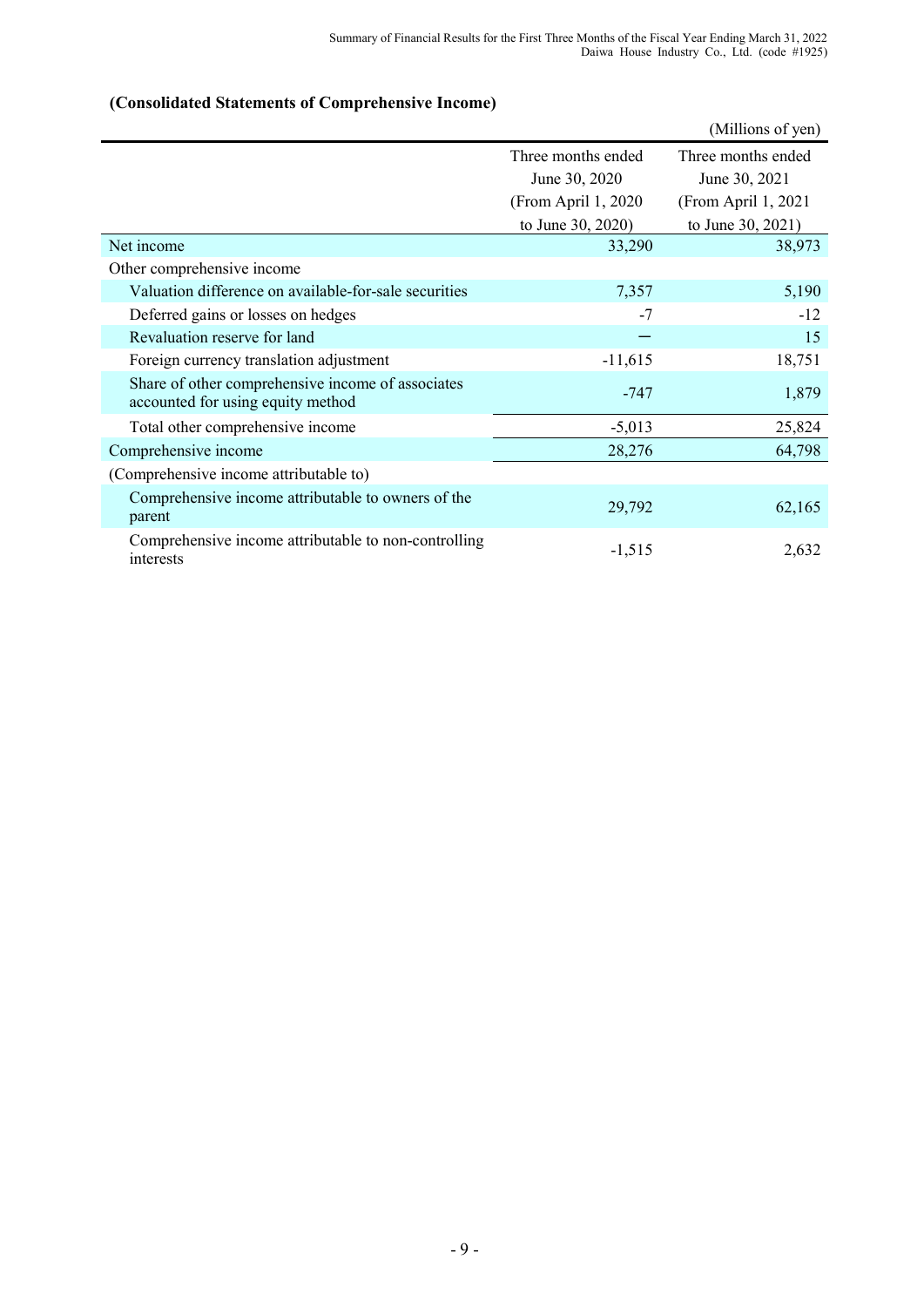## **(3) Notes**

## **Notes on Premise of Going Concern**

No items to report.

## **Notes on Significant Changes in the Amount of Shareholders' Equity**

No items to report.

## **Changes in Accounting Policies**

The adoption of the Accounting Standard for Revenue Recognition

The Accounting Standard for Revenue Recognition (ASBJ Statement No.29, March 31, 2020) and other standards have been applied from the beginning of the current first quarter. As a result, revenue is recognized at an amount that we expect to receive in exchange for promised goods or services to a customer when control of the goods or services transfers to the customer.

In the application of the Accounting Standard for Revenue Recognition and other standards, we elected to apply the transitional measures set forth in the proviso of Paragraph 84 of the Accounting Standard for Revenue Recognition, thereby the cumulative effect of retrospectively applying the new accounting standard for the periods prior to the beginning of the current first quarter is added to or subtracted from retained earnings at the beginning of the current first quarter, and the new accounting standard is applied from the beginning balance of the period. However, in accordance with the methods stipulated in Paragraph 86 of the Accounting Standard for Revenue Recognition, the new accounting standard is not retrospectively applied to the contracts if almost all revenue arising from them was recognized prior to the beginning of the current first quarter under the previous accounting methods. In addition, we elected to apply a method stipulated as the alternate (1) in Paragraph 86 of the Accounting Standard for Revenue Recognition, thereby modifications to the contracts that had been made prior to the beginning of the current first quarter were accounted for based on terms and conditions that reflect all the modifications, and the resulting cumulative effect is added to or subtracted from retained earnings at the beginning of the current first quarter.

This change will have a minimal effect on the consolidated financial statement for the first-quarter period in question.

The adoption of the Accounting Standard for Fair Value Measurement

The Accounting Standard for Fair Value Measurement (ASBJ Statement No.30, July 4, 2019) and other standards have been applied from the beginning of the current first quarter. As a result, pursuant to transitional measures set forth in Paragraph 19 of the Accounting Standard for Fair Value Measurement and in Paragraph 44-2 of the Accounting Standard for Financial Instruments (ASBJ Statement No.10, July 4, 2019), new accounting policies stipulated by the Accounting Standard for Fair Value Measurement and other standards are applied prospectively. Due to the application, fair values of available-for-sale securities with market prices at the end of the reporting period are presented in the amounts calculated based on the market prices as of the same date, which were previously calculated based on the average of the market prices for the month before the end of the period.

In addition, for securities other than corporate bonds and other bonds, which had been regarded as financial instruments whose fair value was deemed extremely difficult to ascertain, acquisition cost was stated as the quarterly consolidated balance sheet value. However, even if no observable inputs are available, fair value determined using unobservable inputs based on the best available